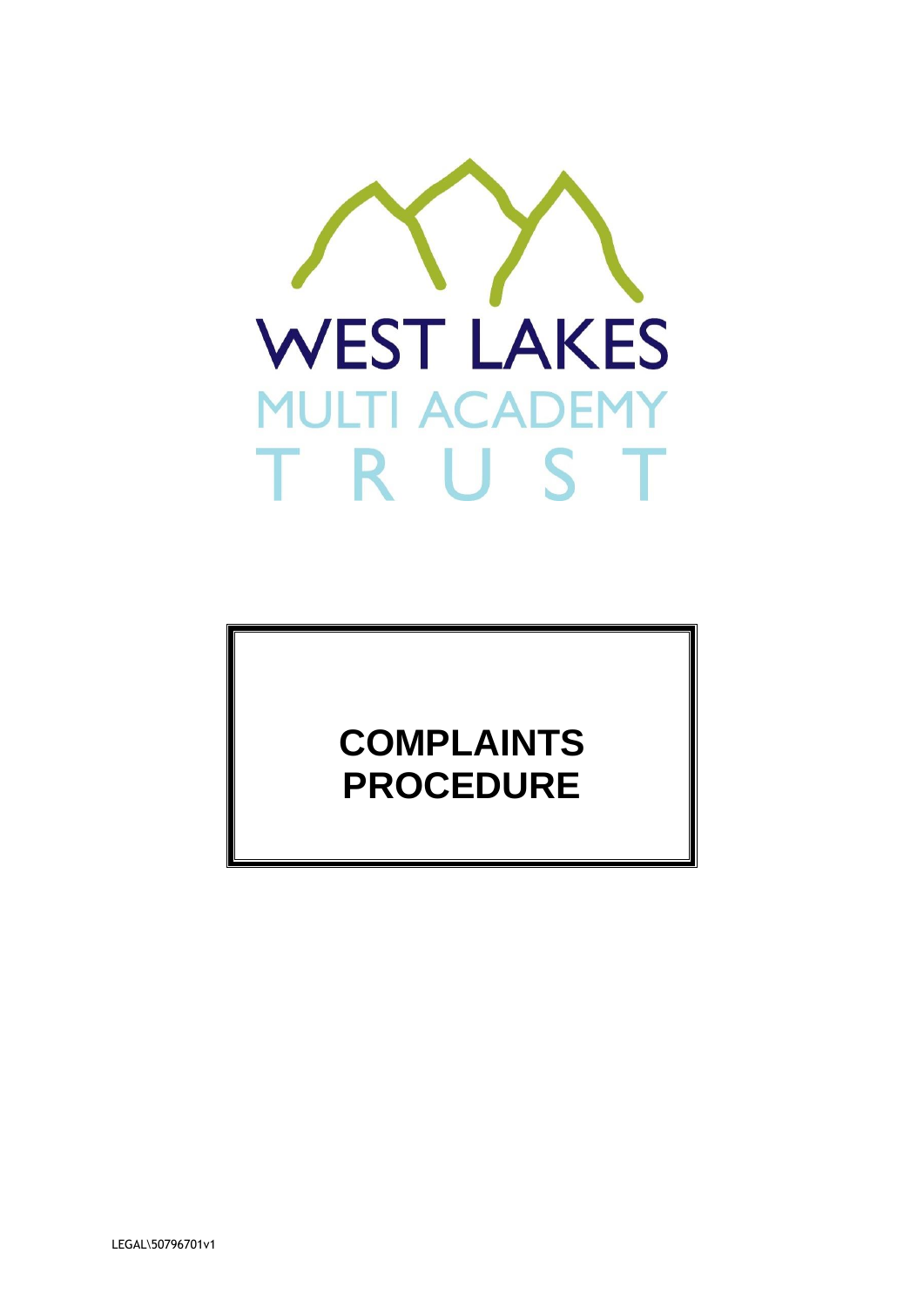## **DOCUMENT CONTROL**

| <b>Author/Contact</b>       | West Lakes Multi-Academy Trust<br>Tel: 01946 820356<br>Email: contactus@westlakesmat.org.uk |                               |
|-----------------------------|---------------------------------------------------------------------------------------------|-------------------------------|
| Document Path & Filename    | Staff General/Corporate Information/Policies and<br>Procedures/General/Complaints Policy    |                               |
| <b>Document Reference</b>   | <b>Complaints Procedure Policy</b>                                                          |                               |
| <b>Version</b>              | 05                                                                                          |                               |
| <b>Status</b>               | Approved                                                                                    |                               |
| <b>Related Policies</b>     |                                                                                             |                               |
| <b>Publication Date</b>     | February 2022                                                                               |                               |
| <b>Review Date</b>          | Annually                                                                                    |                               |
| <b>Approved/Ratified by</b> | <b>Board of Trustees</b>                                                                    | 8 <sup>th</sup> February 2022 |
| <b>Bandari 1995</b>         |                                                                                             |                               |

#### **Distribution:**

West Lakes Multi-Academy Trust employees

#### **Please note that the version of this document contained within the Policy Folder on Staff General is the only version that is maintained.**

Any printed copies should therefore be viewed as "uncontrolled" and as such, may not necessarily contain the latest updates and amendments.

| Version | Date           | Comments                                                                                                             | Author                    |
|---------|----------------|----------------------------------------------------------------------------------------------------------------------|---------------------------|
| 01      | October 2018   | Reviewed and updated for<br>adoption by the MAT                                                                      | Jonathan Johnson          |
| 02      | February 2019  | Reviewed and updated based<br>upon January guidance from DfE                                                         | Jonathan Johnson          |
| 03      | February 2020  | Reviewed and updated with<br>Local Governing Body changed<br>to LG Board and Head of<br>Academy changed to Principal | Jonathan Johnson          |
| 04      | September 2020 | Reviewed and updated based<br>upon May guidance from DfE                                                             | Jonathan Johnson          |
| 05      | September 2021 | Reviewed and updated based on<br>advice from Browne Jacobson                                                         | <b>Caroline Stevenson</b> |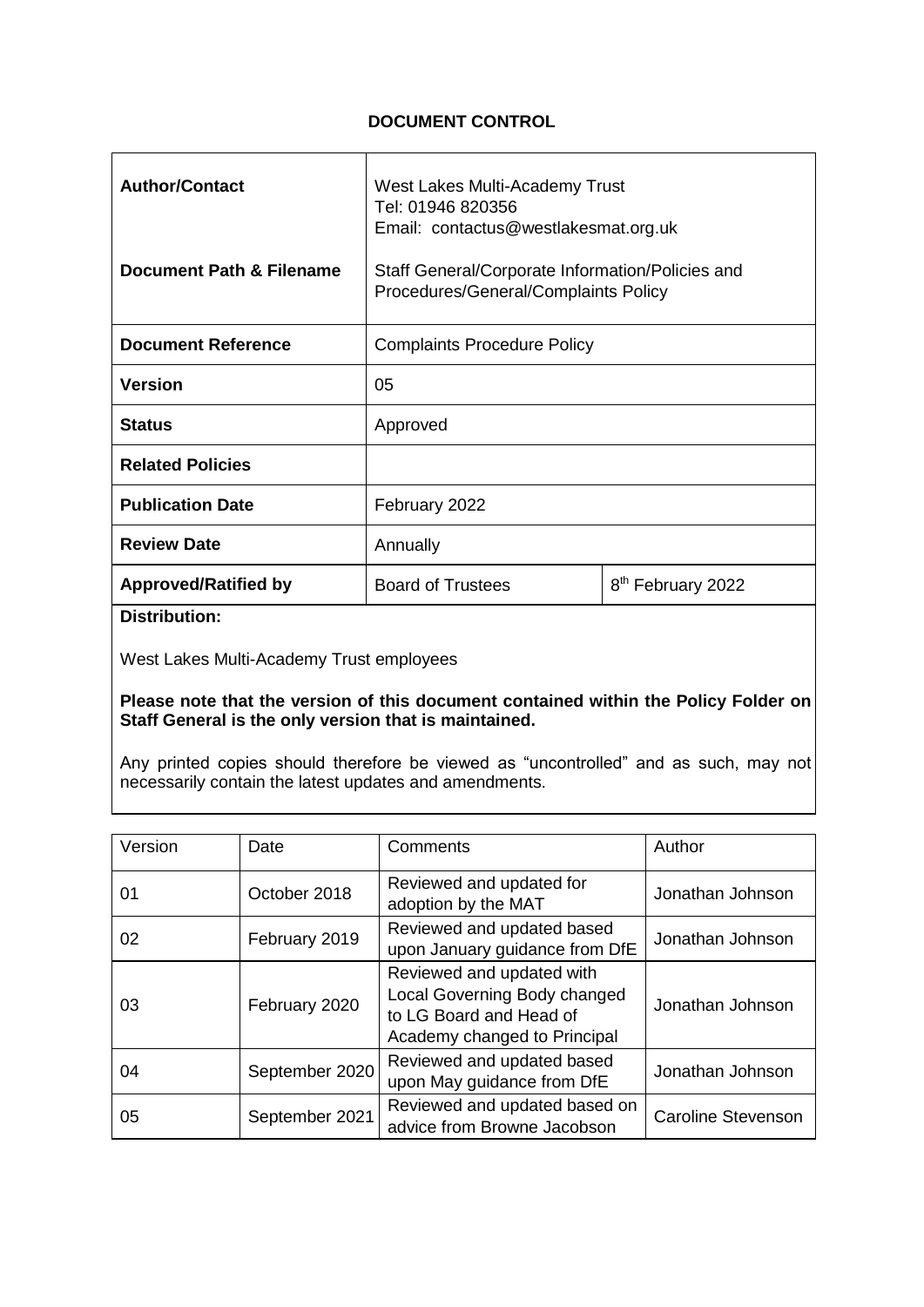## **1. AIMS AND APPLICATION**

- 1.1 The aims of the procedure are to deal with complaints and concerns:
	- about an academy, the MAT ("trust") or any individual connected with it by following the correct procedure;
	- thoroughly; and
	- in an open, honest and fair manner.
- 1.2 This procedure does not apply to concerns and complaints relating to the matters listed in Annex 1.
- 1.3 Anonymous concerns or complaints will not be investigated under this procedure.
- 1.4 All staff will be made aware of this complaints procedure and are expected to review this policy regularly in order that they are familiar with our process of dealing with complaints and can be of assistance when an issue is brought to their attention.
- 1.5 In this procedure:
	- 'complaint' means an expression of dissatisfaction however made, about actions taken or a lack of action.
	- 'concern' means an expression of worry or doubt over an issue considered to be important for which reassurances are sought.
	- 'meeting' means an in person or virtual meeting (ie telephone or video conference where all parties can participate verbally), virtual meetings will only be held in the event that all parties have access to appropriate equipment to attend and are happy to do so. If the parties are unable to meet virtually and the meeting must take place in person, the meeting may be postponed until it is deemed safe to hold an in person meeting, at the discretion of the Trust.
	- 'parent' means a parent, carer or anyone with legal responsibility for a child;
	- 'school days' excludes weekends and academy holidays and periods of partial or total academy closure;
	- 'Trust' means the MAT.
- 1.6 The timeframes referred to in this policy are our usual timeframes and the academy will seek to adhere to these timeframes where possible.
- 1.7 Reasonable adjustments will be made to this procedure where required to ensure that all complainants can access and complete this complaints procedure.

### **2. KEY PRINCIPLES**

- 2.1 The Trust expects all complainants to make reasonable attempts to seek an informal resolution.
- 2.2 To investigate your complaint properly and fairly, we have implemented a staged approach. We anticipate that almost all complaints that arise will be resolved at Stage 1 or Stage 2 below.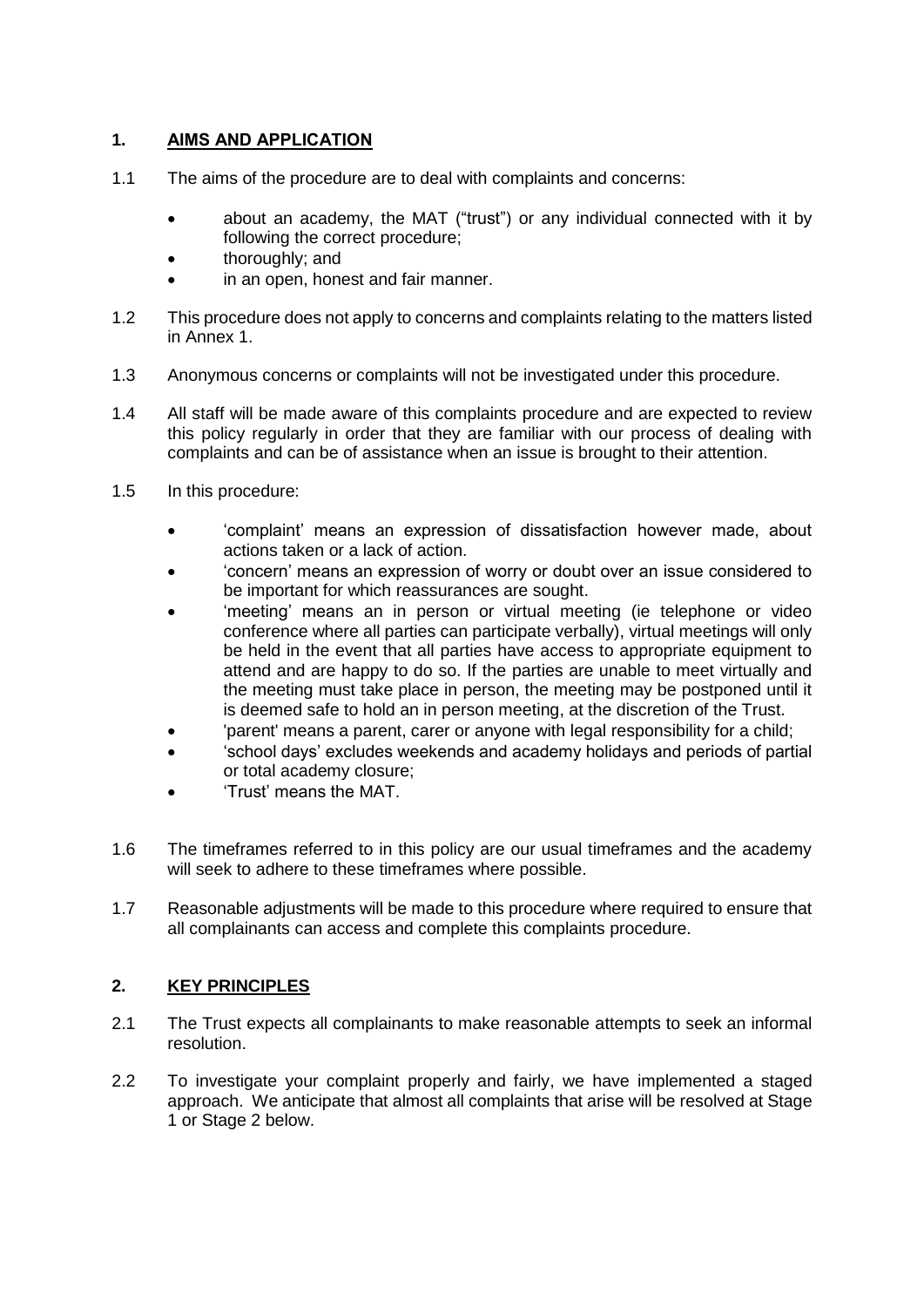- 2.3 We expect our members of staff to be addressed in a respectful manner and for communication to remain calm at all times. The procedure under Part 3 will only be used on very rare occasions to deal with unreasonably persistent complainants or unreasonable complainant behaviour.
- 2.4 Concerns or complaints should be brought to our attention as soon as possible. Any matter raised more than 12 months after the incident being complained of (or, where a series of associated incidents have occurred, within 12 months of the last of these incidents) will not be considered unless the Principal / Chair of Governors accepts that there are good reasons to explain the delay or the complaint is about a particularly serious matter.
- 2.5 Where a complaint is received outside of term time, we will consider it to have been received on the first school day following the holiday period
- 2.6 On rare occasions an academy may receive complaints from a number of parents relating to the same issue. In order to deal with these complaints efficiently the academy will follow the procedure set out in Part 4.
- 2.7 If it becomes necessary to alter the time limits and deadlines set out within this procedure, you will be advised accordingly and given an explanation as to why this has been the case and provided with revised timescales. If other bodies are investigating aspects of the complaint, for example the police, local authority safeguarding teams or tribunals/courts, this may impact on our ability to adhere to the timescales within this procedure or result in the procedure being suspended until those public bodies have completed their investigations.
- 2.8 Complainants should not approach individual governors or trustees to raise concerns or complaints. They have no power to act on an individual basis and it may prevent them from considering complaints at later stages.

## **3. RECORDS OF COMPLAINTS**

A record will be kept of all written formal complaints, including at what stage they were resolved and action taken by us as a result of those complaints regardless of whether they were upheld. Correspondence, statements and records relating to individual complaints will be kept confidential except where:

- access is requested by the Secretary of State;
- disclosure is required in the course of a school inspection;
- an individual has a legal right to access their own personal data contained within such documentation; or
- under other legal authority.

We will make the findings and recommendations of the panel available for inspection by the Trust and the Principal.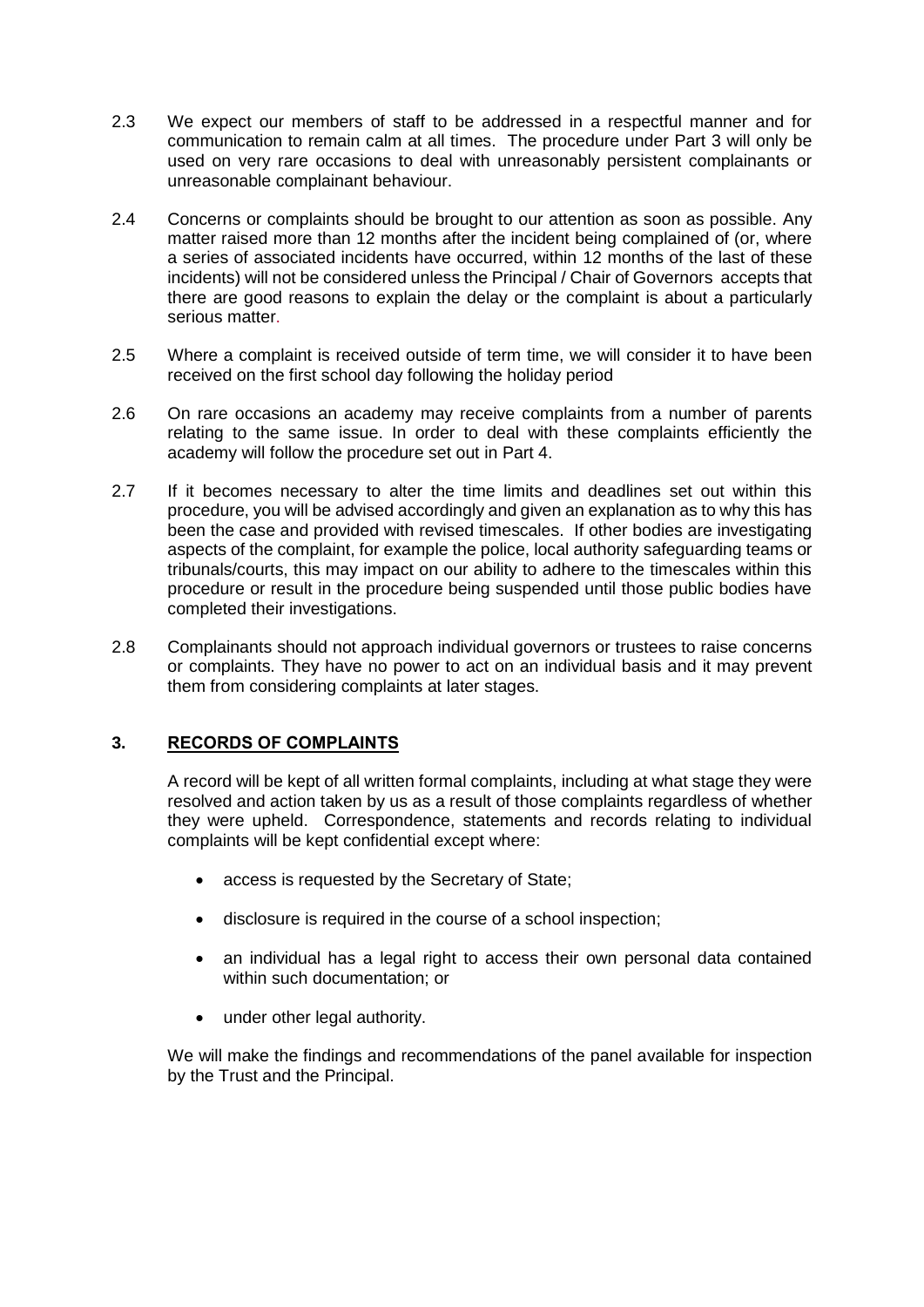## **PART 1: COMPLAINTS PROCEDURE FOR PARENTS**

#### **Stage 1: Informal concerns**

- 1.1 Most enquiries and concerns can be dealt with satisfactorily by the class teacher or the head of year or other members of staff without the need to resort to the formal procedure. We value informal meetings and discussions and encourage parents to approach staff with any concerns they may have, and aim to resolve all issues with open dialogue and mutual understanding.
- 1.2 It is always helpful if you can fully explain the nature of the concern and identify the outcome you are looking for. Where appropriate, you may be invited to an informal meeting with the member of staff most appropriate for dealing with that concern. The member of staff dealing with the concern will make sure that you are clear on what action (if any) has been agreed. This may be put in writing if appropriate.
- 1.3 If the matter is brought to the attention of the Head teacher / Principal they may decide to deal with your concerns directly at this stage. If the concerns are about the Head teacher / Principal these should be referred directly to the Clerk of the local governing board under Stage 2.
- 1.4 There is no suggested timescale for resolution at this stage given the importance of dialogue through informal discussion, although it would be expected that most issues will be resolved within 15 school days. Where no satisfactory solution has been found, you will be advised that if you wish your concerns to be considered further you should write to the Head teacher / Principal under Stage 2 of this procedure within 15 school days.

#### **Stage 2: Formal written complaints**

- 2.1 If your concerns are not resolved under Stage 1, you should put your complaint in writing and send this to the Head teacher / Principal of the relevant academy.
- 2.2 It is very important that you include a clear statement of the actions that you would like us to take to resolve your complaint. We strongly encourage you to use the Complaint Form provided at Annex 2 of this procedure. If you require help in completing the form, please contact the school office. You can also ask third party organisations like the Citizens Advice to help you. In all cases your written complaint must include:
	- the nature of the complaint;
	- details of how the matter has been dealt with so far;
	- the names of potential witnesses, dates and times of events and copies of all relevant documents; and
	- a clear statement of the actions that you would like us to take to resolve your complaint.
- 2.3 Your complaint will normally be acknowledged in writing within five school days of receipt. The acknowledgement will give a brief explanation of the academy's complaints procedure and a target date for providing a response to the complaint. This will normally be within 15 school days of receipt.
- 2.4 If appropriate, the Head teacher / Principal (or someone appointed by them) may invite you to a meeting to clarify your complaints and to explore possible resolutions. If you accept that invitation, you may be accompanied by one other person, such as a friend,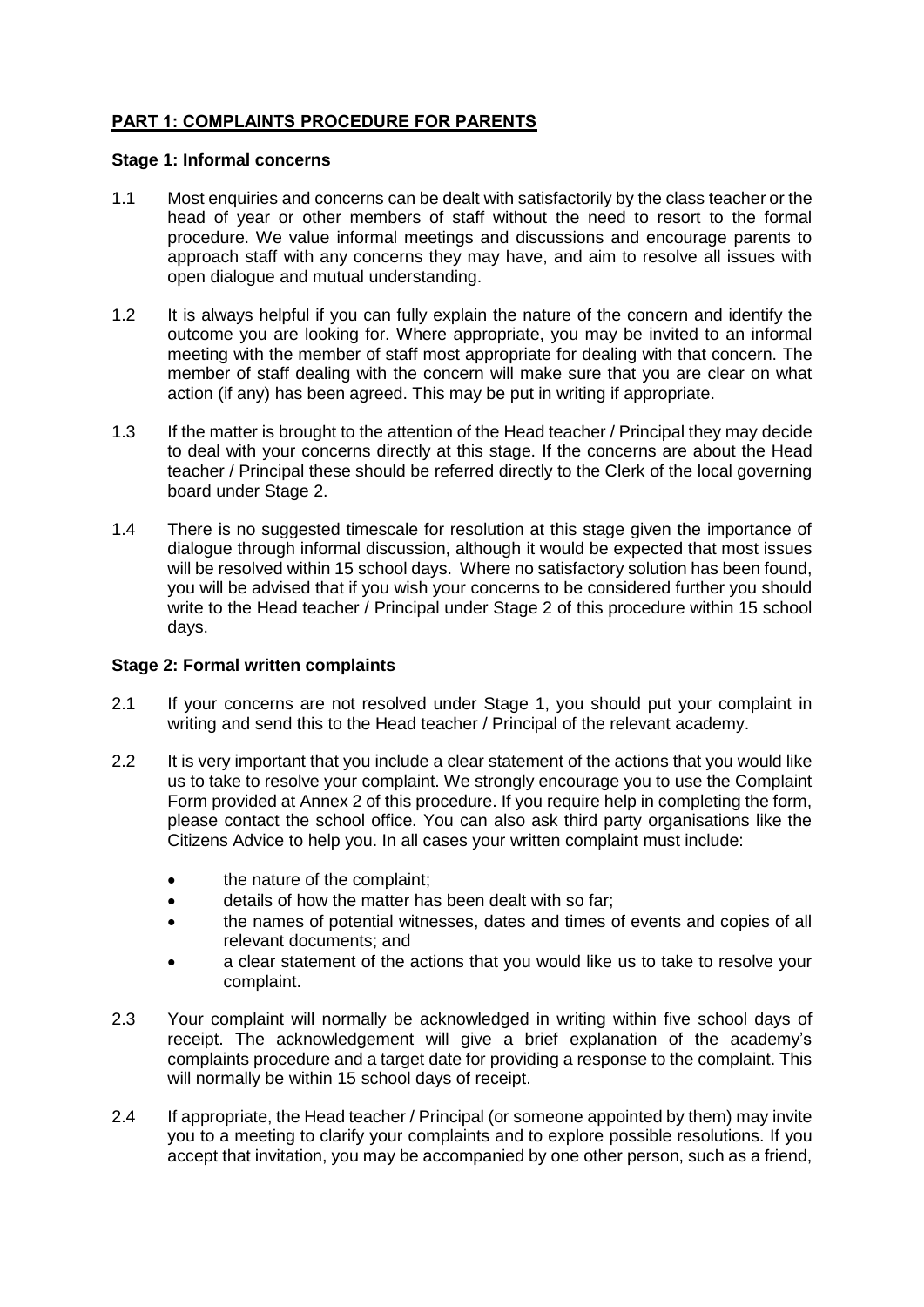relative, advocate or interpreter, to assist you. Where possible, this meeting will take place within 10 school days of receipt of the written complaint.

- 2.5 If necessary, witnesses will be interviewed and statements taken from those involved. If the complaint centres on a student, the student should also be interviewed. Students should normally be interviewed with their parent present, but if this would seriously delay the investigation of a serious or urgent complaint or if the [pupil/student] has specifically said that s/he would prefer that their parents were not involved, another member of staff with whom the student feels comfortable should be present. If the matter includes a complaint relating to a member of staff, the member of staff must have the opportunity to respond to the complaint.
- 2.6 Once the relevant facts have been established as far as possible, you will be provided with a written response to the complaint, including an explanation of the decision and the reasons for it. This will include what action will be taken to resolve the complaint (if any). You will be advised that if you are dissatisfied with the outcome of the complaint, you may request that your complaint be heard by the Complaints Committee under Stage 3 of this procedure.

#### Q. What if the complaint is about the Head teacher / Principal or the Head teacher / Principal has already considered your complaint under Stage 1?

In these cases, your complaint should be sent to the Clerk of the local governing board at the academy's address who will arrange for a governor to carry out the Stage 2 procedure.

#### Q. What if the complaint is about a member of the local governing board?

Complaints about the Chair of Governors, any individual governor or the whole governing board should be addressed to the Clerk to the Governing Board via the school office. Please mark them as Private and Confidential. The Clerk will arrange for another governor to investigate the concerns in accordance with Stage 2.

If the complaint is about the Clerk of the local governing board or the local governing board as a whole, you should send your complaint to the Clerk to the Trust Board c/o West Lakes MAT, Main Street, Egremont CA22 2DQ who will then determine the most appropriate action with regards stage 2 and stage 3.

#### Q. What if the complaint is about the Chief Executive Officer?

If the complaint is about the Chief Executive Officer of the Trust, or if they have been closely involved at Stage 1, your complaint should be sent to the Clerk to the Trust Board c/o West Lakes MAT, Main Street, Egremont CA22 2DQ who will arrange for a trustee to carry out all the Stage 2 procedures.

#### Q. What if the complaint is about a trustee?

You should contact the Clerk to the Trust Board c/o West Lakes MAT, Main Street, Egremont CA22 2DQ who arrange for another trustee to investigate the concerns in accordance with Stage 2.

If the complaint is about the Clerk to the Trust Board, your complaint should be sent to the Chair of the Trust Board c/o West Lakes MAT, Main Street, Egremont CA22 2DQ.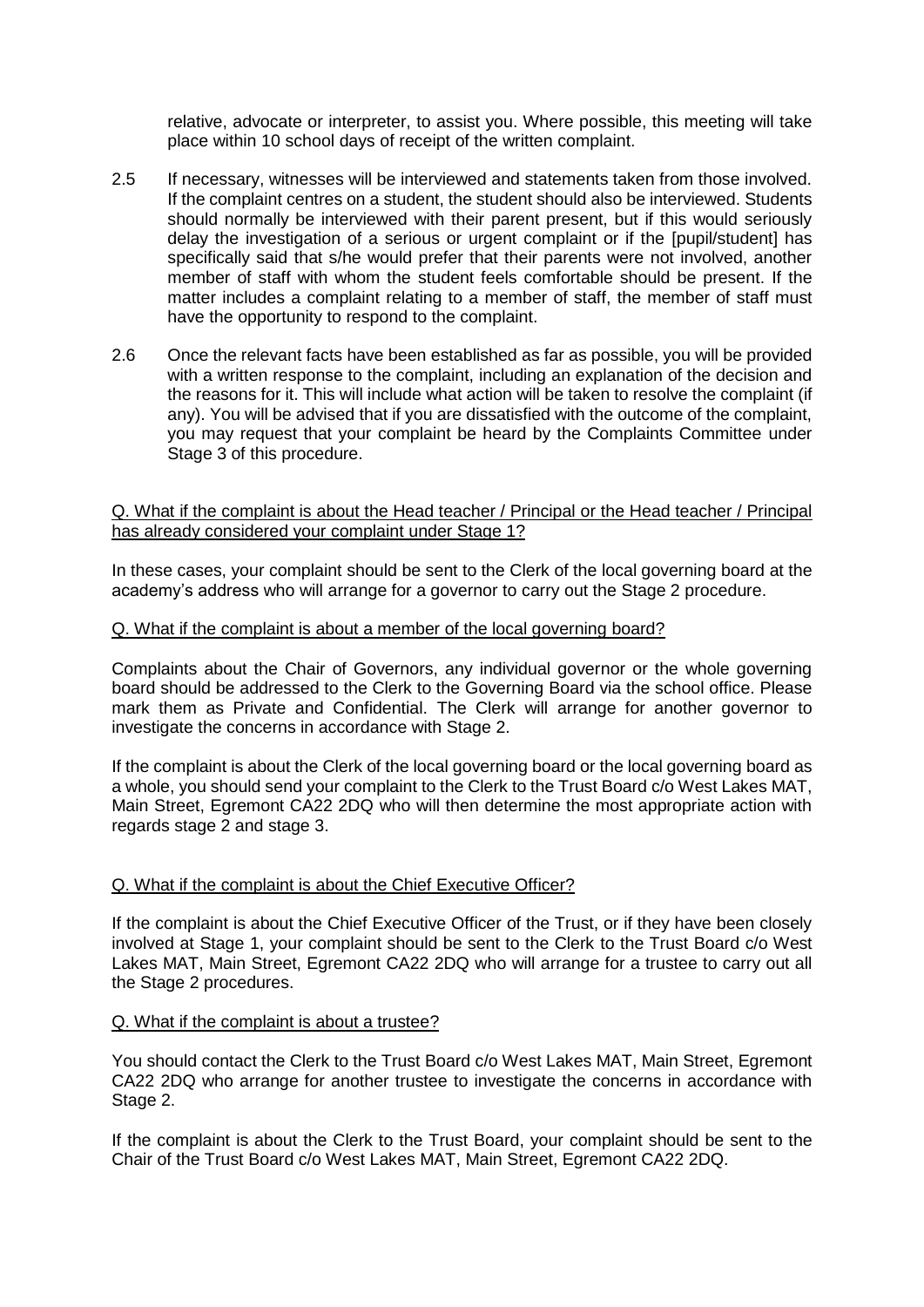If your complaint is about the Trust Board as a whole, you should send your complaint to the Clerk to the Trust Board who will arrange for the matter to be independently investigated.

#### **Stage 3: Referral to the Complaints Committee**

- 3.1 If you are dissatisfied with the decision under Stage 2, you may request that a Complaints Committee be convened to consider your complaint. The Complaints Committee will not review any new complaints at this stage or consider evidence unrelated to the initial complaint. New complaints must be dealt with from Stage 1 of the procedure.
- 3.2 To request a hearing before the Complaints Committee, you should write to the Clerk to the Trust Board c/o West Lakes MAT, Main Street, Egremont CA22 2DQ within 15 school days of receiving notice of the outcome of Stage 2. Requests received outside of this time frame will only be considered if exceptional circumstances apply. You should ensure that you provide copies of all relevant documents and state all the grounds for your complaint and the outcome that you are looking for.
- 3.3 Your written request will be acknowledged within five school days of receipt.
- 3.4 The Clerk will arrange for a Complaints Committee to be convened, made up of at least three members, including:
	- members of a local governing board and/or trustees of the MAT (as appropriate) with no prior involvement in the matter; and,
	- one person who is independent of the management and running of the MAT.
- 3.5 The Clerk shall appoint one of these members to be the Chair of the Committee.
- 3.6 Every effort will be made to enable the hearing to take place within 20 school days of the receipt of your request. As soon as reasonably practicable and in any event at least five school days before the hearing, you will be sent written notification of the date, time and place of the hearing, together with brief details of the committee members who will be present. Fair consideration will be given to any bona fide objection to a particular member of the committee. You will also be informed of the name of the person who will be presenting the case on behalf of the academy (referred to in this policy as the 'academy representative'). This may be the person who is the subject of the complaint, the person who undertook the investigation at Stage 2 or another person with sufficient knowledge of the matter.
- 3.7 If, despite best efforts, it is not possible to find a mutually convenient date and time for a hearing within a reasonable timeframe, the Clerk may determine that the hearing proceeds on the basis of written submissions from both parties.
- 3.8 You have the right to be accompanied to the hearing by a friend, relative, advocate or interpreter. You should notify the Clerk in advance if you intend to bring anyone to the hearing.
- 3.9 A copy of the complaint and any other documents provided by you in support of your complaint, or by the academy representative in defence of the complaint, will be provided to the Complaints Committee as soon as practicable upon receipt. Copies of these documents shall also be provided to you or academy representative (as applicable) at least three school days before the hearing. The Complaints Committee reserves the right not to consider any documentation presented by either party less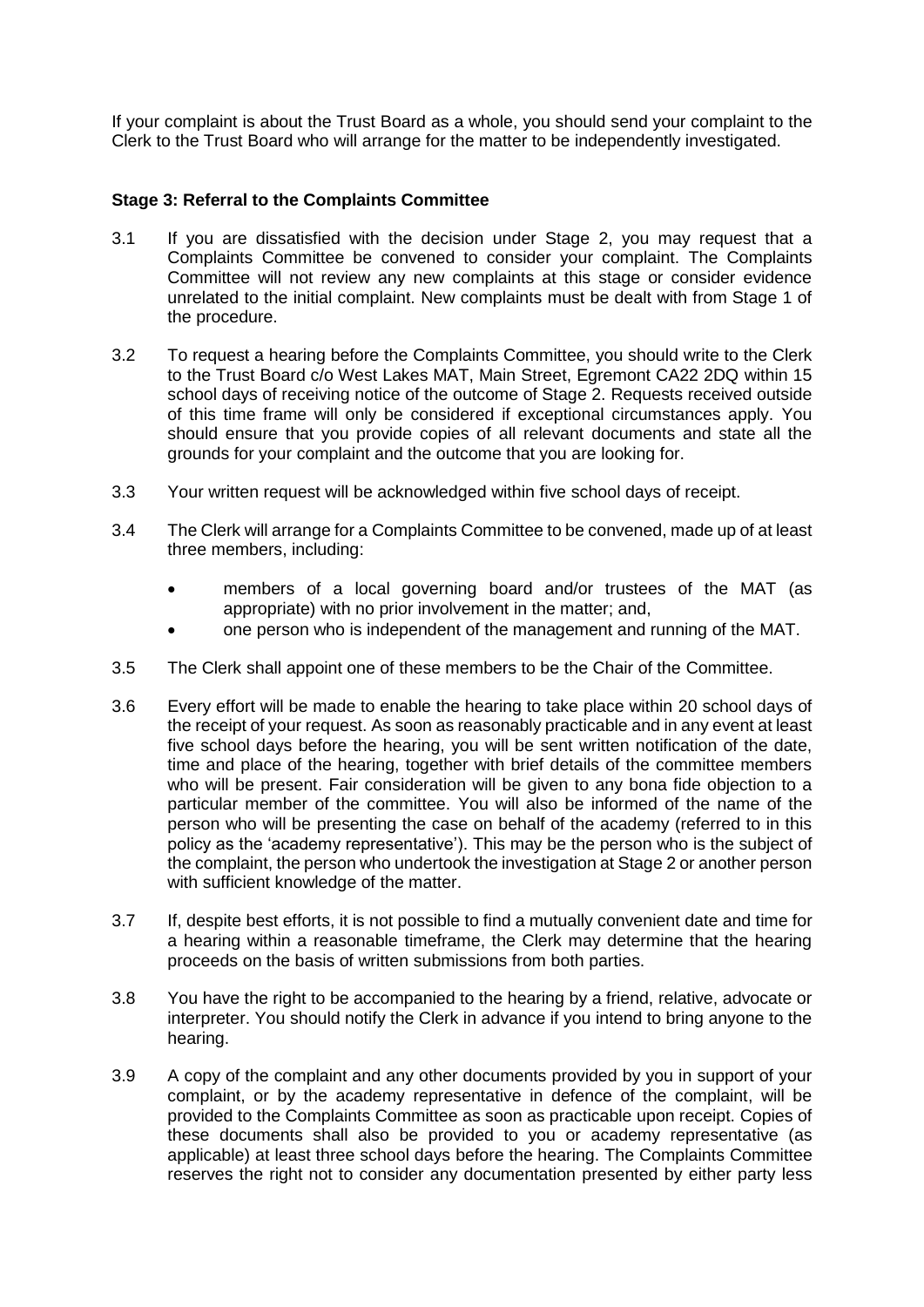than three school days prior to the hearing. The Complaints Committee is under no obligation to hear oral evidence from witnesses but may do so and/or may take written statements into account. The committee will not normally accept recordings of conversations that were obtained covertly and without the informed consent of all parties being recorded.

- 3.10 The hearing will be conducted to ensure that each party has the opportunity to address the Complaints Committee. The procedure to be followed during the hearing will be explained to the parties by letter in advance of the hearing. The Clerk will ensure that sufficient notes are taken to record an accurate reflection of the points considered and any decisions taken or actions agreed. Electronic recordings of the hearing will not normally be permitted and, in any event, would require the consent of all those present.
- 3.11 Unless otherwise stated, the procedure for the Stage 3 hearing is as follows:
	- the parent and academy representative will enter the hearing together;
	- the Chair of the Committee will introduce the committee members and outline the process;
	- the parent will explain the complaint;
	- the academy representative and committee members will question the parent;
	- the academy representative will explain the academy/Trust's actions;
	- the parent and the committee members will question the academy representative;
	- the parent will sum up their complaint;
	- the academy representative will sum up the academy/Trust's actions;
	- the Chair of the Committee will explain that both parties will hear from the committee within five school days;
	- both parties will leave together while the committee decides;
	- the Clerk will stay to assist the committee with its decision making.

The Clerk and or Complaints Committee reserves the right to modify the above procedure at their sole discretion, for example requiring the parent and the academy representative to present their complaint/actions separately to the Complaints Committee in the absence of the other party.

- 3.12 After the hearing, the Complaints Committee will consider their decision and inform you and, where relevant, the person complained about of their decision in writing within 5 school days. The letter will set out the decision of the committee together with the reasons underpinning that decision. The committee can (by a majority if necessary):
	- dismiss the complaint in whole or in part;
	- uphold the complaint in whole or in part;
	- decide on the appropriate action to be taken to resolve the complaint;
	- recommend changes to the academy or Trust systems or procedures to ensure that problems of a similar nature do not happen again.

## **Stage 4: Referral of complaint to Education and Skills Funding Agency (ESFA)**

4.1 If you are dissatisfied with the decision of the Complaints Committee, you are entitled to refer your complaint to the Education and Skills Funding Agency (ESFA). The ESFA will only investigate whether the complaint was handled properly and in accordance with education legislation and any statutory policies connected with the complaint.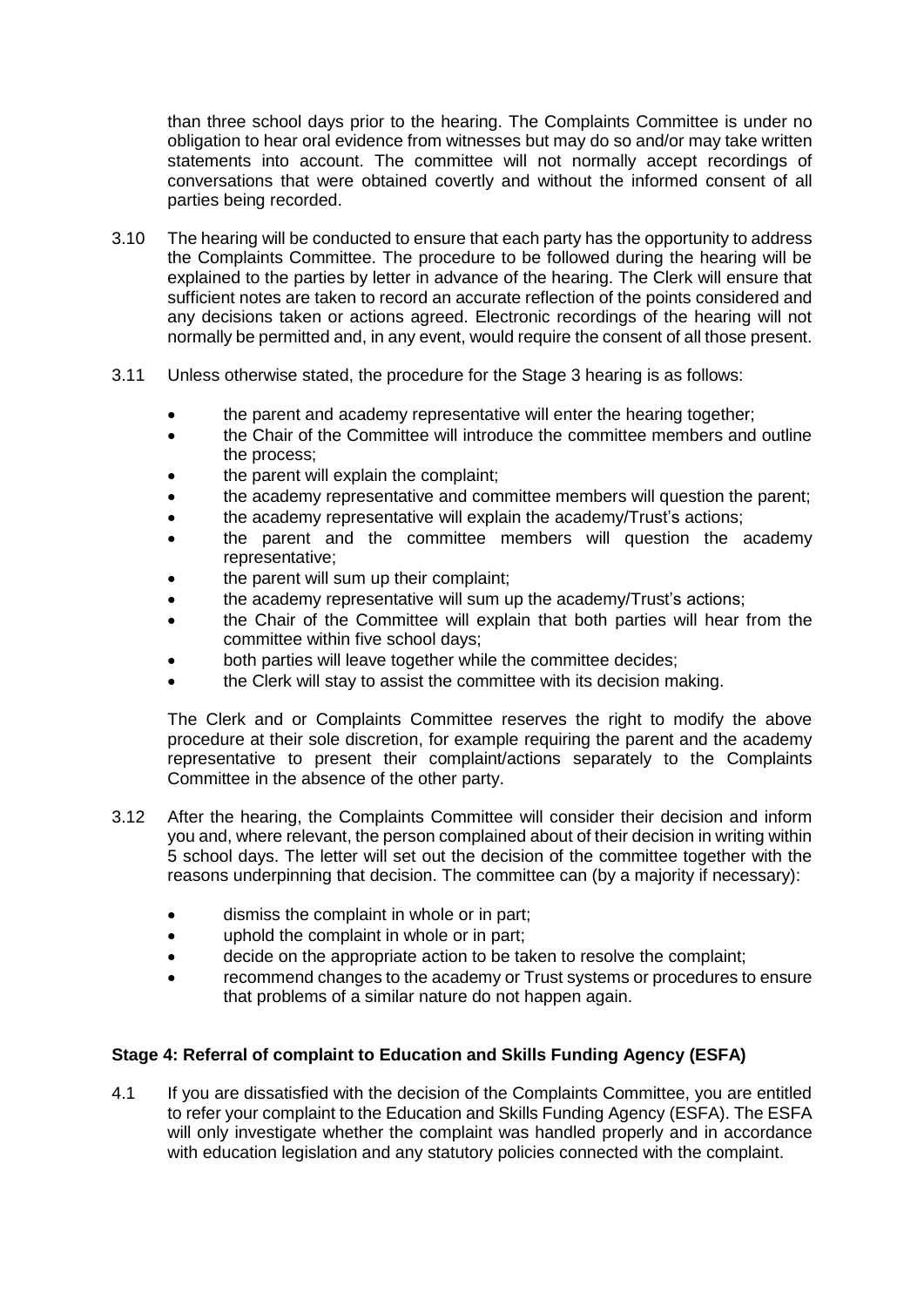4.2 At the time of writing this procedure, the ESFA procedure and the ESFA academy complaints form are available at:

<https://www.gov.uk/complain-about-school/state-schools>

Or you can write to the ESFA at the following address:

**Academy Complaints and Customer Insight Unit Education and Skills Funding Agency Cheylesmore House 5 Quinton Road Coventry CV1 2WT**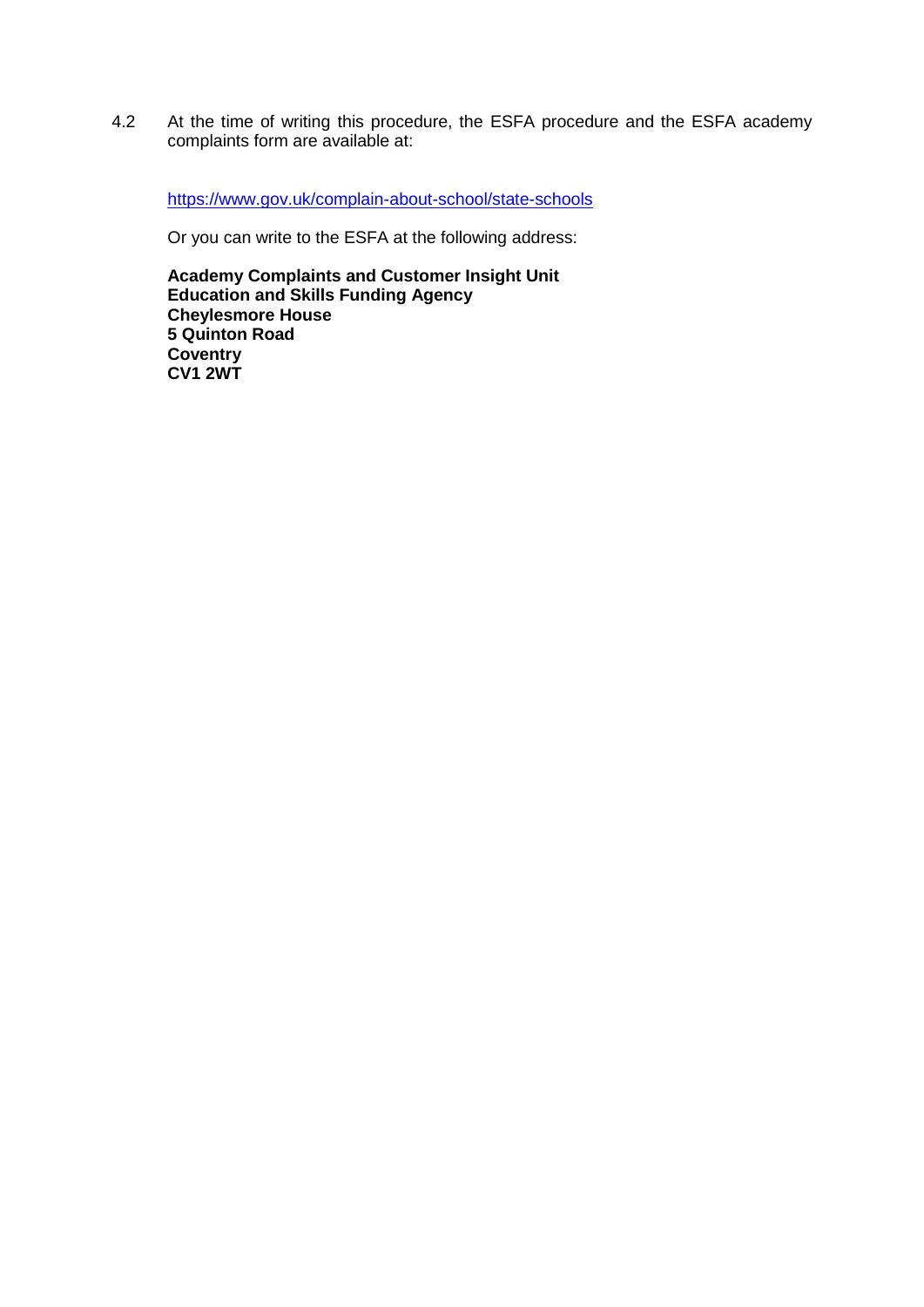## **PART 2: CONCERNS OR COMPLAINTS FROM OTHER PERSONS**

Part 1 of this complaints policy applies only to complaints made by parents or carers of current registered students of academies within the Trust. However, the Trust wishes to work closely with other members of the local community and will deal with their concerns and complaints as follows:

- 1 **Stage 1** a concern regarding an academy or its operations may be made to any member of staff. That member of staff will attempt to resolve the matter immediately or may, if appropriate, refer the matter to their line manager or member of the senior leadership team (SLT) who is best placed to deal with the concern. It is expected that most concerns will be responded to orally or in writing within five school days. If a longer period is required, you will be kept informed of the progress of the investigation.
- 2 **Stage 2** where a concern is not resolved at stage 1, or you wish your concerns to be dealt with immediately as a formal complaint, you should put your complaint in writing and send this to the Head Teacher / Principal of the relevant academy to investigate. The Head Teacher / Principal may delegate the task of investigation and/or responding to the complaint to a member of the ALG / senior team or may escalate the **complaint** straight to stage 3. A formal response to the complaint will usually be provided within 10 school days of receipt of the letter of complaint although if a longer period is required to respond, you will be kept updated.
- 3 **Stage 3** if you are not satisfied with the response at stage 2, you may request a review by writing to the Clerk of the local governing board of the academy. You should write to the Clerk within 10 school days of receipt of the letter at stage 2. Requests received outside of this timeframe will only be considered if **exceptional** circumstances apply. The Clerk will arrange for a governor to consider the complaint alone or may convene a complaints committee on the same terms as set out in Part 1 of this complaints policy. The decision at this stage will usually be sent to you within 20 school days of receipt of the request for a review. The decision at stage 3 exhausts the academy's complaints procedure.

Concerns or complaints regarding the Head Teacher / Principal or the Trust as a whole should be referred direct to the Clerk of the Trust Board c/o West Lakes MAT, Main Street, Egremont, CA22 2DQ who will arrange for the stages above to be considered by an appropriate person.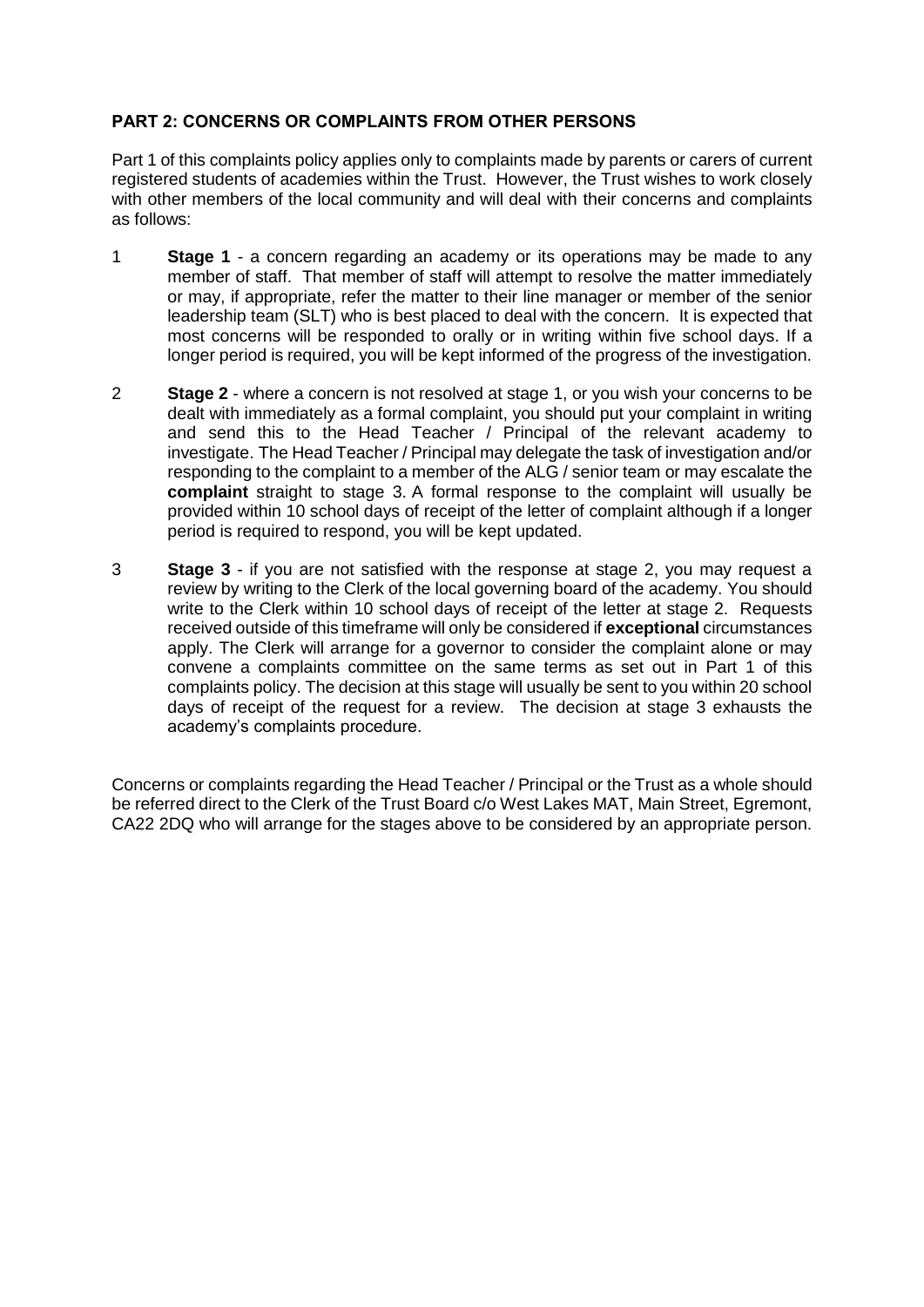#### **PART 3: UNREASONABLY PERSISTENT COMPLAINANTS AND UNREASONABLE COMPLAINANT BEHAVIOUR**

There are rare circumstances where we will deviate from the Complaints Procedure set out in Parts 1 and 2. These include, but are not necessarily limited to:

- where the complainant's behaviour or language towards staff, members of the local governing board or trustees is abusive, offensive, discriminatory or threatening;
- where the complaint's behaviour is hindering our consideration of complaints and/or the proper running of the academy because of the frequency or nature of the complainant's contact, such as, if the complainant:
	- refuses to articulate their complaint or specify the grounds of a complaint or the outcomes sought by raising the complaint, despite offers of assistance
	- refuses to co-operate with the complaints investigation process
	- $-$  refuses to accept that certain issues are not within the scope of the complaints procedure
	- $-$  insists on the complaint being dealt with in ways which are incompatible with the complaints procedure or with good practice
	- $-$  introduces trivial or irrelevant information which they expect to be taken into account and commented on
	- raises large numbers of detailed but unimportant questions, and insists they are fully answered, often immediately and to their own timescales
	- makes unjustified complaints about staff who are trying to deal with the issues, and seeks to have them replaced
	- changes the basis of the complaint as the investigation proceeds
	- seeks an unrealistic outcome, such as the inappropriate dismissal of staff
	- makes excessive demands on school time by frequent, lengthy and complicated contact with staff regarding the complaint in person, in writing, by email and by telephone while the complaint is being dealt with
	- knowingly provides falsified information
	- publishes unacceptable information on social media or other public forums
- where the complainant's complaint is clearly frivolous, vexatious and/or has patently insufficient grounds. The Office of the Independent Adjudicator defines the characteristics of a 'frivolous' or 'vexatious' complaint as:
	- complaints which are obsessive, persistent, harassing, prolific, repetitious
	- insistence upon pursuing unmeritorious complaints and/or unrealistic outcomes beyond all reason
	- insistence upon pursuing meritorious complaints in an unreasonable manner
	- complaints which are designed to cause disruption or annoyance
	- demands for redress that lack any serious purpose or value
- where the complainant's complaint is the same, similar to or based on the same facts of a complaint which has already been considered in full.

In these circumstances, we may:

 inform the complainant that their behaviour is unacceptable or unreasonably persistent and ask them to change it;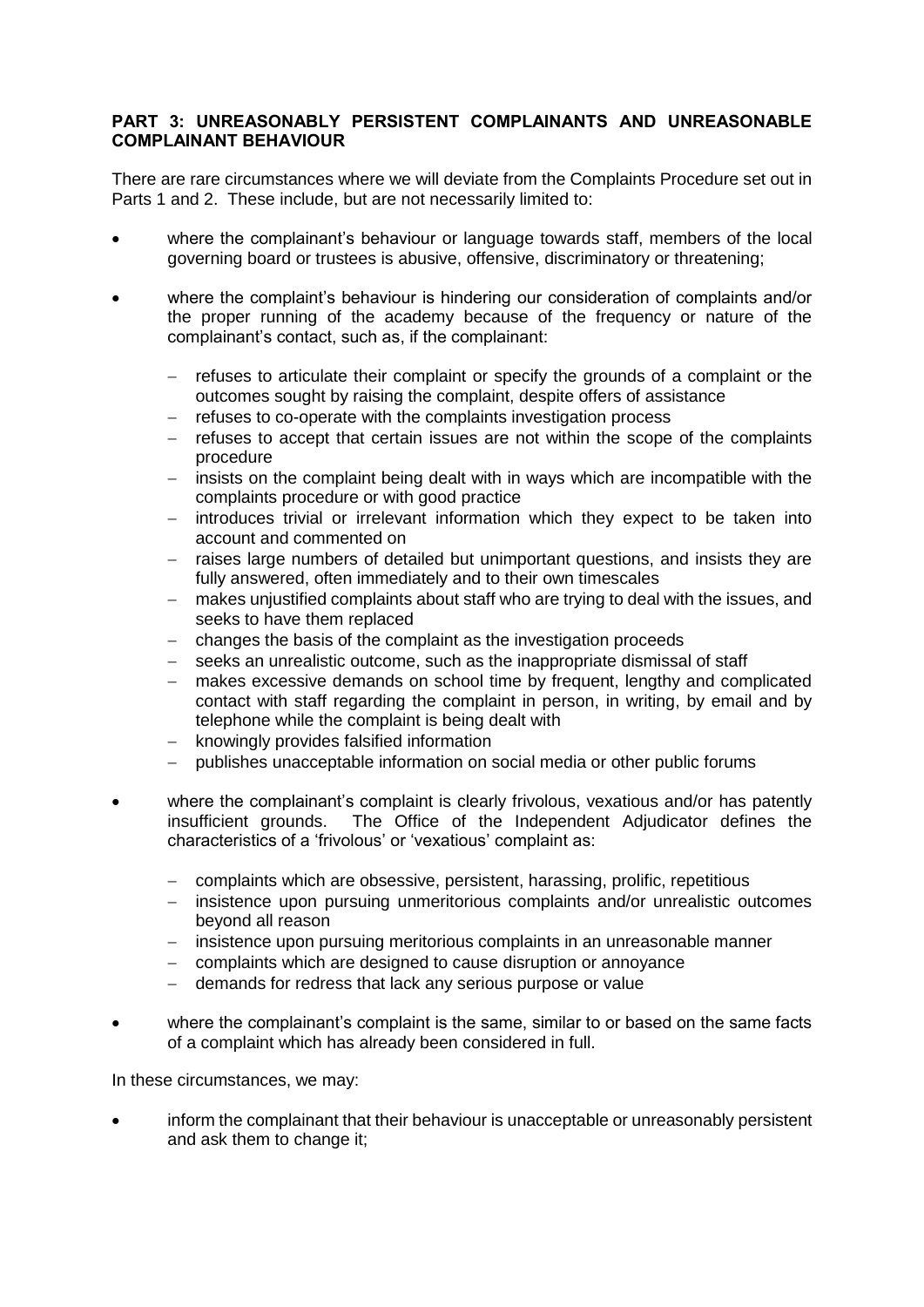- restrict the complainant's access to the academy e.g. requesting contact in a particular form (for example, letters only), requiring contact to take place with a named person only, restricting telephone calls to specified days and times or banning the complainant from the academy's premises. Any such arrangements will be reviewed after six months;
- conduct the Complaints Committee on the papers only i.e. not hold a hearing;
- refuse to consider the complaint and, where Part 1 of this procedure applies, refer the complainant directly to Stage 4.

In all cases we will write to tell the complainant why we believe his or her behaviour is unacceptable or unreasonably persistent, what action we are taking and the duration of that action.

We may take the decision not to respond to any further correspondence where:

- we have taken every reasonable step to address the complainant's concerns
- the complainant has been given a clear statement of our position and their options and
- the complainant contacts us repeatedly, making substantially the same points each time

The case for ceasing further correspondence is stronger where:

- letters, emails, or telephone calls are often or always abusive or aggressive or make insulting personal comments about or threats towards staff
- we have reason to believe the complainant is contacting us with the intention of causing disruption or inconvenience

Where the behaviour is so extreme that it threatens the immediate safety and welfare of staff, members of the local governing board or trustees, we will consider other options, for example reporting the matter to the police or taking legal action. In such cases, we may not give the complainant prior warning of that action.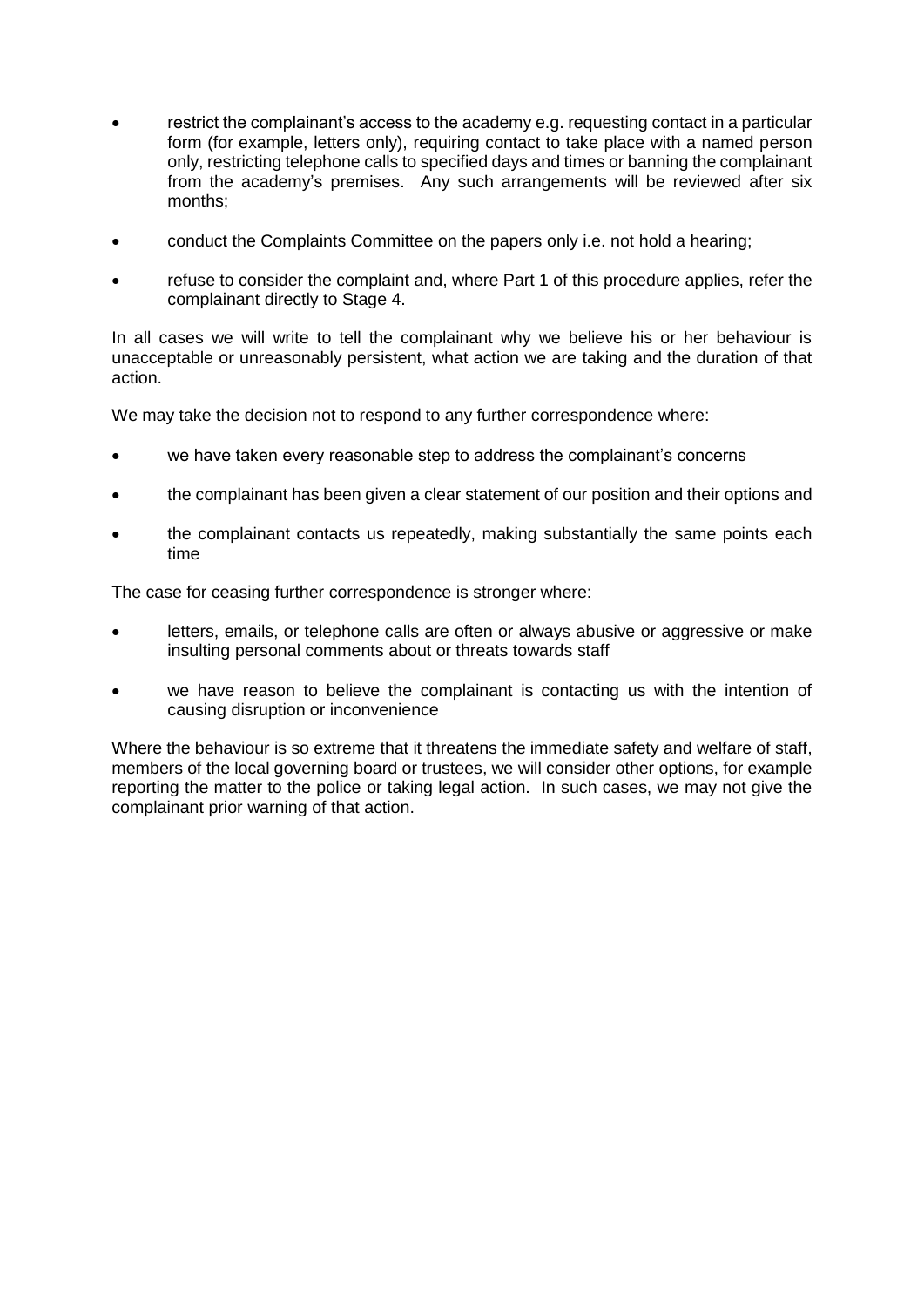## **PART 4: COMPLAINT CAMPAIGNS**

For the purposes of this policy, a complaint campaign is defined as a complaint from three or more separate individuals (whether or not connected with an academy or the Trust) which are all based on the same subject.

Depending on the subject in question, we may deviate from the procedure set out in this policy and instead:

- send a template response to all complainants and/or
- publish a single response on the academy/Trust's website (as applicable)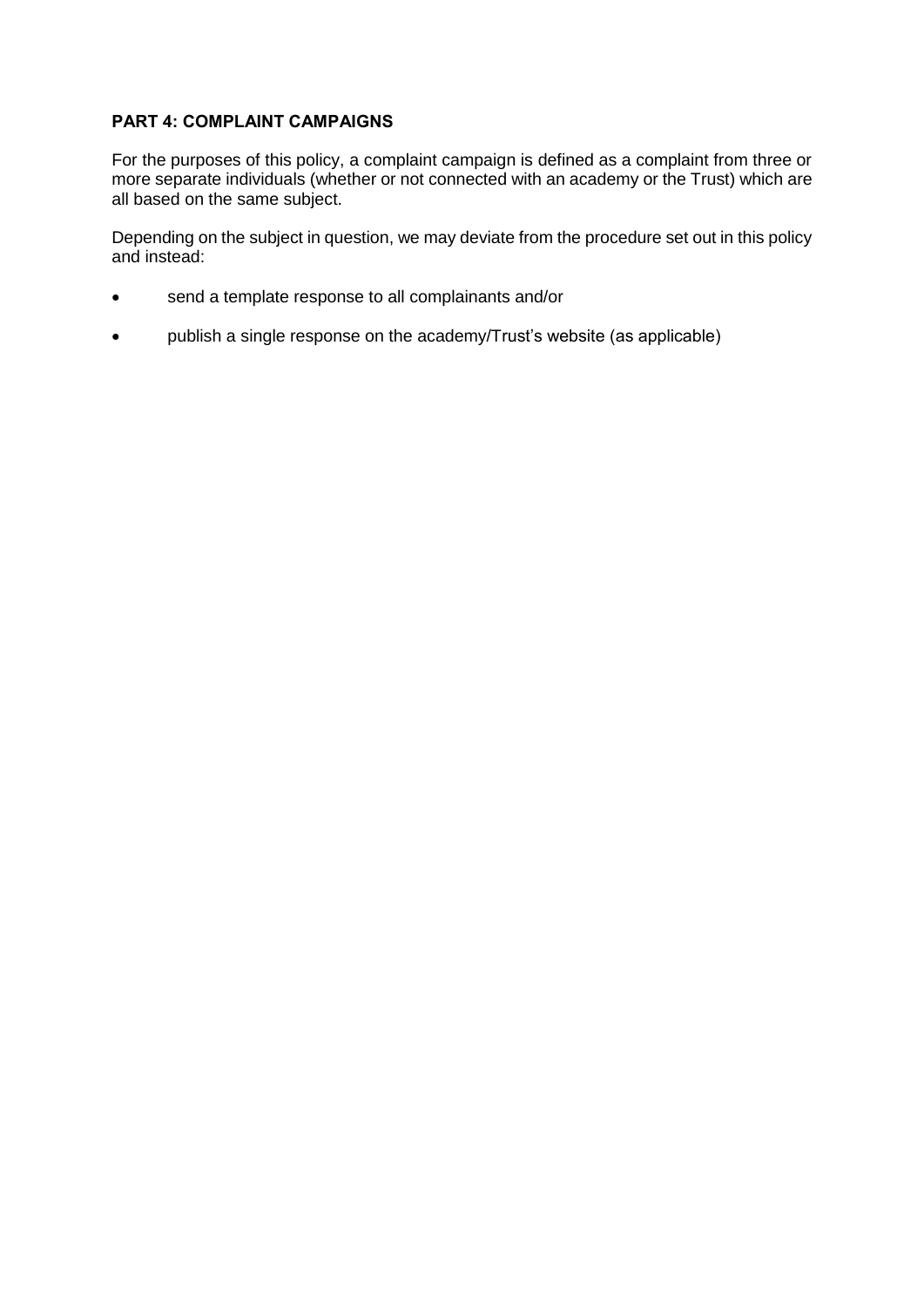# **Annex 1**

# **Matters excluded from scope of this polic**y

| <b>Excluded Matters</b>            | <b>Signposting</b>                                                                                                      |
|------------------------------------|-------------------------------------------------------------------------------------------------------------------------|
| Admissions                         | The process for challenging admissions decisions is set                                                                 |
|                                    | out in our admissions policy in accordance with relevant                                                                |
|                                    | statutory guidance.                                                                                                     |
| Child protection matters           | Complaints about child protection matters are handled                                                                   |
|                                    | under our child protection and safeguarding policy and in                                                               |
|                                    | accordance with relevant statutory guidance. If you have                                                                |
|                                    | serious concerns, you may wish to contact the local                                                                     |
|                                    | authority designated officer (LADO) who has local                                                                       |
|                                    | responsibility for safeguarding or the Multi-Agency                                                                     |
|                                    | Safeguarding Hub (MASH).                                                                                                |
| <b>Exclusions</b>                  | The process for challenging exclusions decisions is set out                                                             |
|                                    | in the DfE's statutory guidance and information can be                                                                  |
|                                    | https://www.gov.uk/school-discipline-<br>found<br>at                                                                    |
| <b>National Curriculum content</b> | exclusions/exclusions                                                                                                   |
|                                    | Please contact the Department for Education<br>at<br>www.education.gov.uk/contactus                                     |
| School re-organisation proposals   | Where concerns are not adequately addressed by the                                                                      |
|                                    | Trust, complaints can be raised direct with the Department                                                              |
|                                    | for Education.                                                                                                          |
| Complaints about services provided | Providers should have their own complaints procedure to                                                                 |
| by other providers who may use     | deal with complaints about service. Please contact them                                                                 |
| school premises or facilities      | direct.                                                                                                                 |
| Staff grievances                   | Complaints from staff will be dealt with under the                                                                      |
|                                    | academy's internal grievance procedures.                                                                                |
| Staff conduct                      | Certain complaints about staff may need to be dealt with                                                                |
|                                    | under the academy's internal disciplinary procedures, if                                                                |
|                                    | appropriate.                                                                                                            |
|                                    | Complainants will not be informed of any disciplinary                                                                   |
|                                    | action taken against a staff member as a result of a                                                                    |
|                                    | complaint. However, the complainant will be notified that                                                               |
|                                    | the matter is being addressed.                                                                                          |
| Statutory assessments of Special   | Concerns about statutory assessments of special                                                                         |
| <b>Educational Needs (SEN)</b>     | educational needs should be raised direct with the local                                                                |
|                                    | authority.                                                                                                              |
| Whistleblowing                     | We have an internal whistleblowing procedure for all our                                                                |
|                                    | employees, including temporary staff and contractors.                                                                   |
|                                    | The Secretary of State for Education is the prescribed                                                                  |
|                                    | person for whistleblowers in education who do not want to<br>raise matters direct with their employer. Referrals can be |
|                                    | made at: www.education.gov.uk/contactus.                                                                                |
|                                    | Volunteer staff who have concerns should complain                                                                       |
|                                    | through the Trust's complaints procedure. You may also                                                                  |
|                                    | be able to complain direct to the Department for Education                                                              |
|                                    | (see link above), depending on the substance of the                                                                     |
|                                    | complaint                                                                                                               |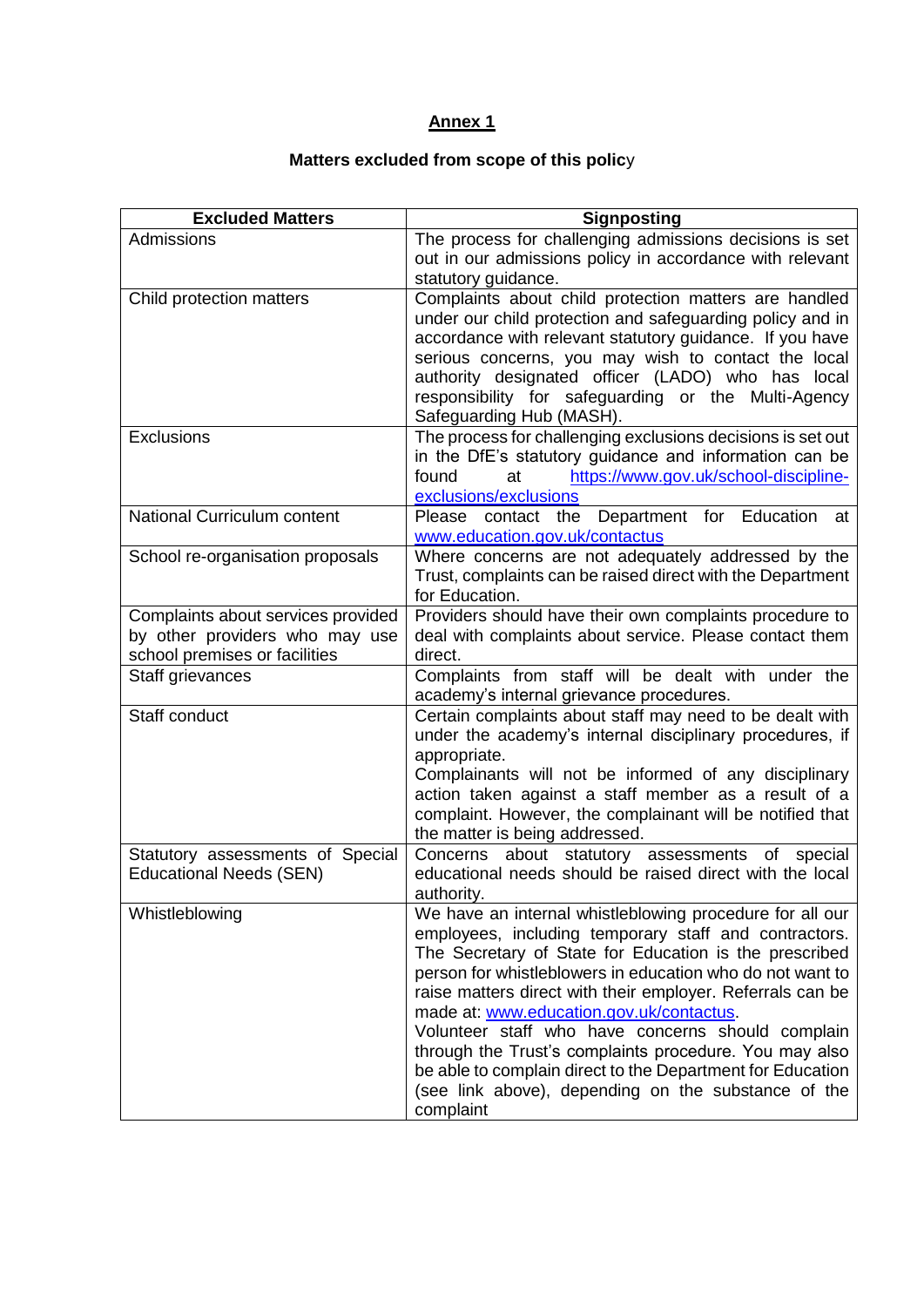# **Annex 2**

## **Complaints Form**

| Your name:                                                                    |
|-------------------------------------------------------------------------------|
| <b>Student's name:</b>                                                        |
| Your relationship to student(s):                                              |
| Your address and postcode:                                                    |
| Your daytime telephone number:                                                |
| Your evening telephone number:                                                |
| Your email address:                                                           |
| Your complaint is: (if you have more than one complaint, please number these) |
|                                                                               |
|                                                                               |
|                                                                               |
|                                                                               |
|                                                                               |
|                                                                               |
| What action have you already taken to try and resolve your complaint(s)?      |
| (Who did you speak to and what was the response?)                             |
|                                                                               |
|                                                                               |
|                                                                               |
|                                                                               |
|                                                                               |
|                                                                               |
|                                                                               |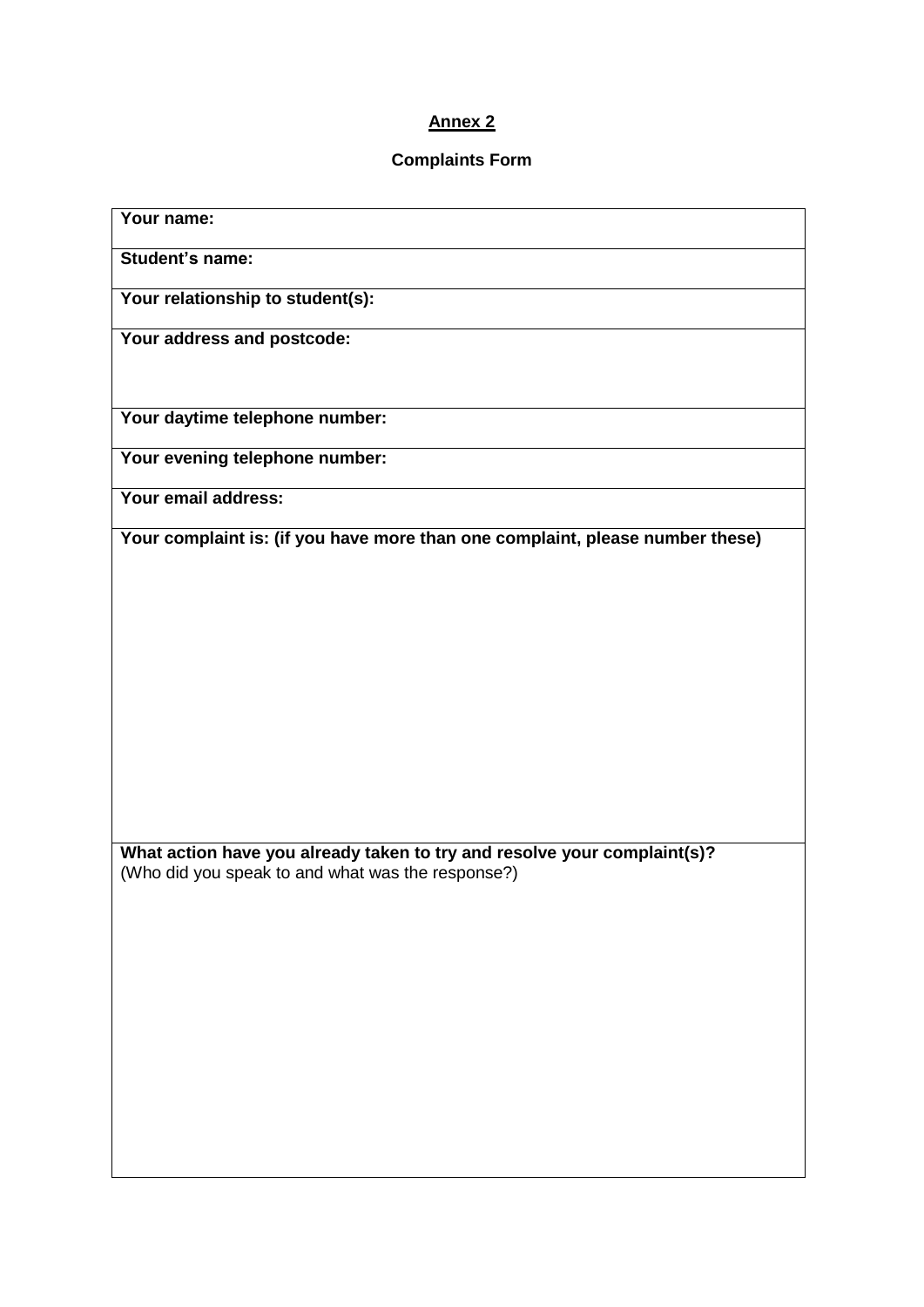**What would you like as an outcome from your complaint(s)?**

**Are you attaching any paperwork? If so, give details here:**

**Your signature……………………………………………………… Date …………………**

**All functions of the complaints procedure must adhere to the requirements of the Data Protection Act 2018 and the Freedom of Information Act 2000.**

**Please complete and return to the academy office in a sealed envelope addressed to the Head teacher / Principal, Clerk of the local governing board or Clerk to the Trust Board (as appropriate).**

*Office use* **Date received ………………………………………………………… Date acknowledgement sent ………………………………………… Responsible member of staff ………………………………………………………..**